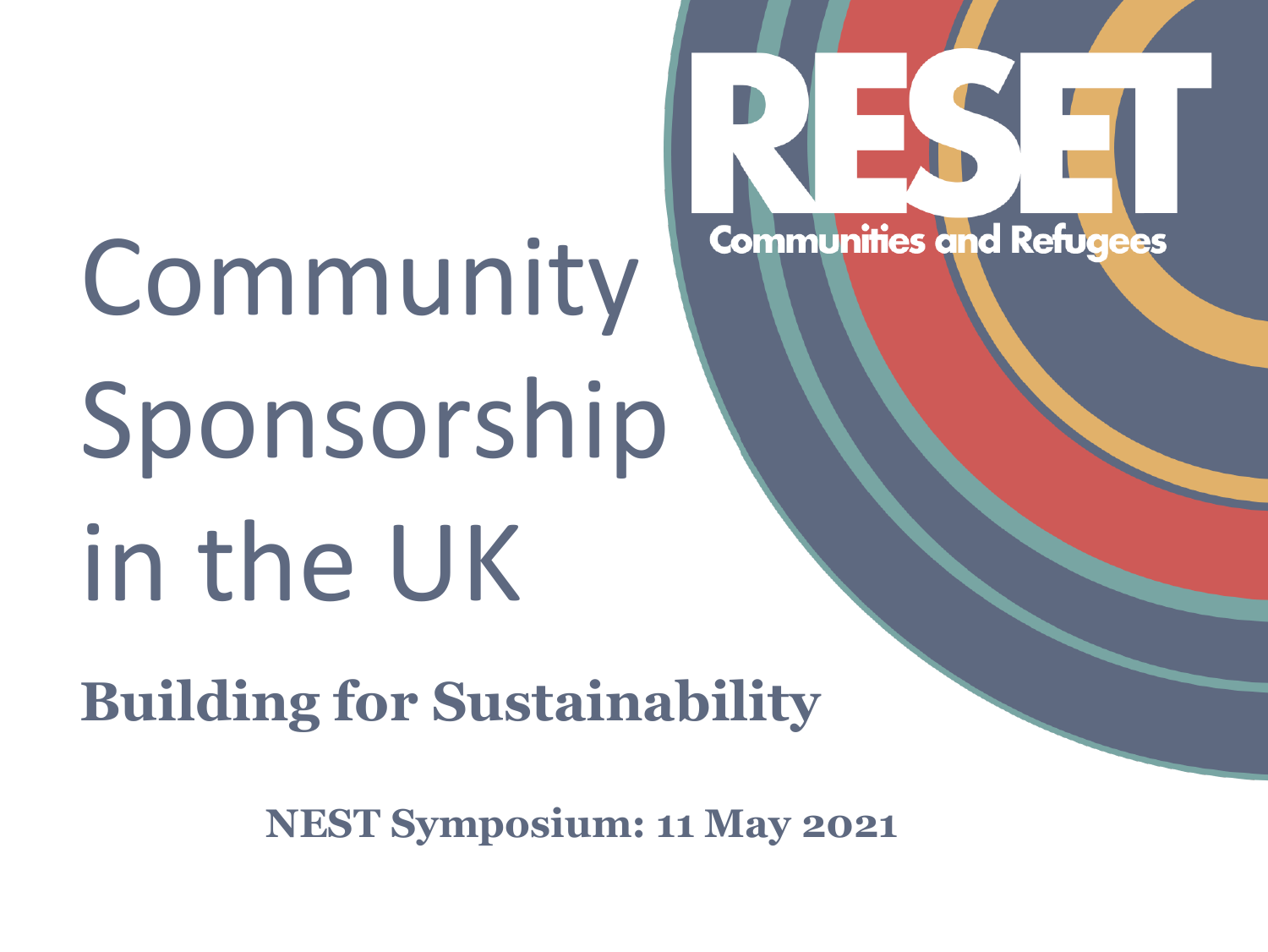# CS in the UK



- A government programme enabling community groups to welcome refugees into local areas, and help them re-build their lives.
- Established in 2016, there are Groups in all regions and nations of the UK
- Over 100 families have been welcomed, with more applications in process.

**"Community Sponsorship is about people with a heart, moved to act, and to see change."**

*Lisa Westlake, CHARIS Refugees*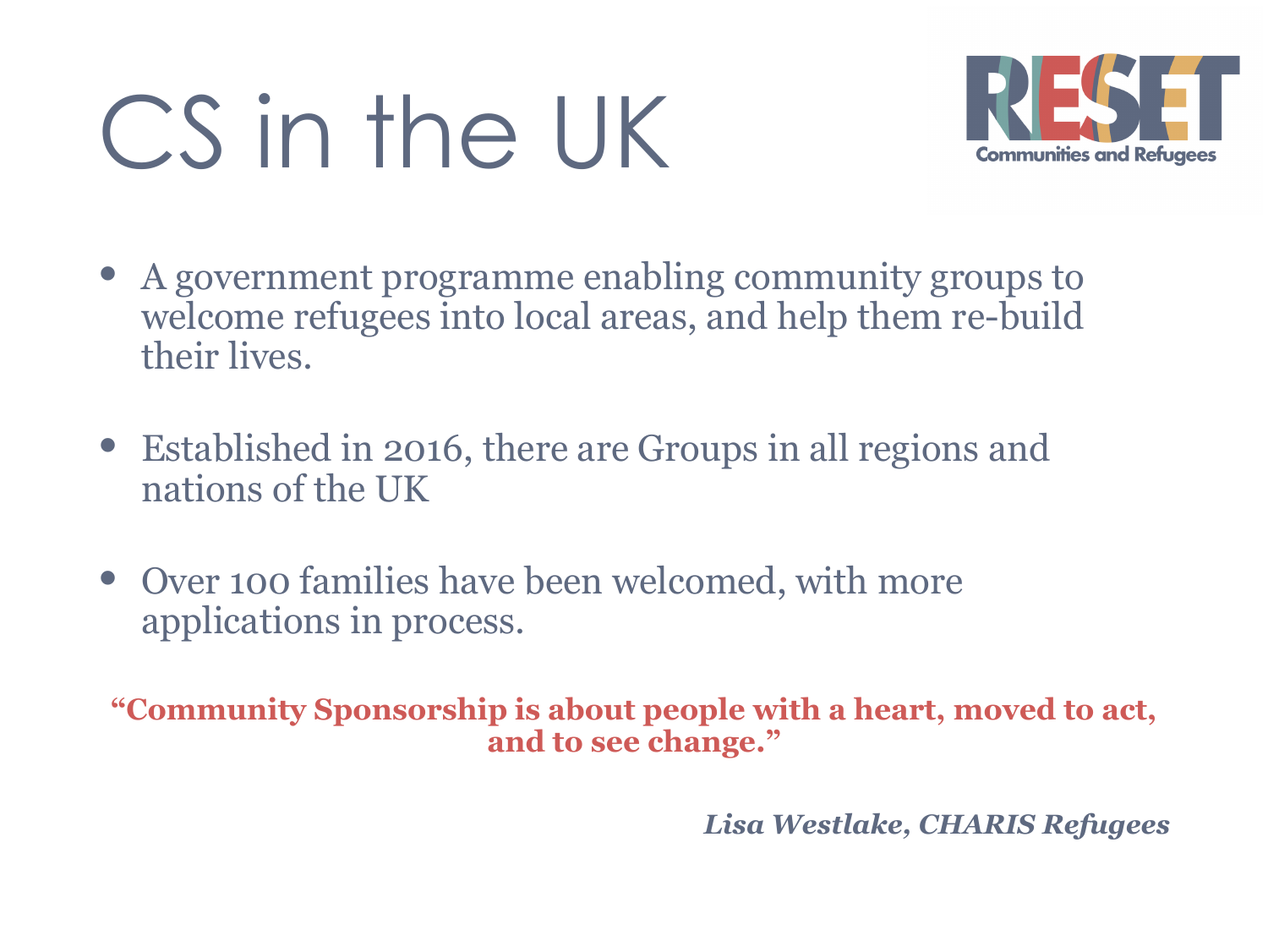

Groups apply to the Home Office, are matched with a refugee family from the Vulnerable Persons Resettlement Programmes and support them from their arrival in UK. This includes:

- meeting the family at the airport,
- providing a warm welcome and orientation,
- arranging housing for 2 years,
- supporting access to medical and social services,
- organising language tuition,
- support towards employment and self-sufficiency for 1 year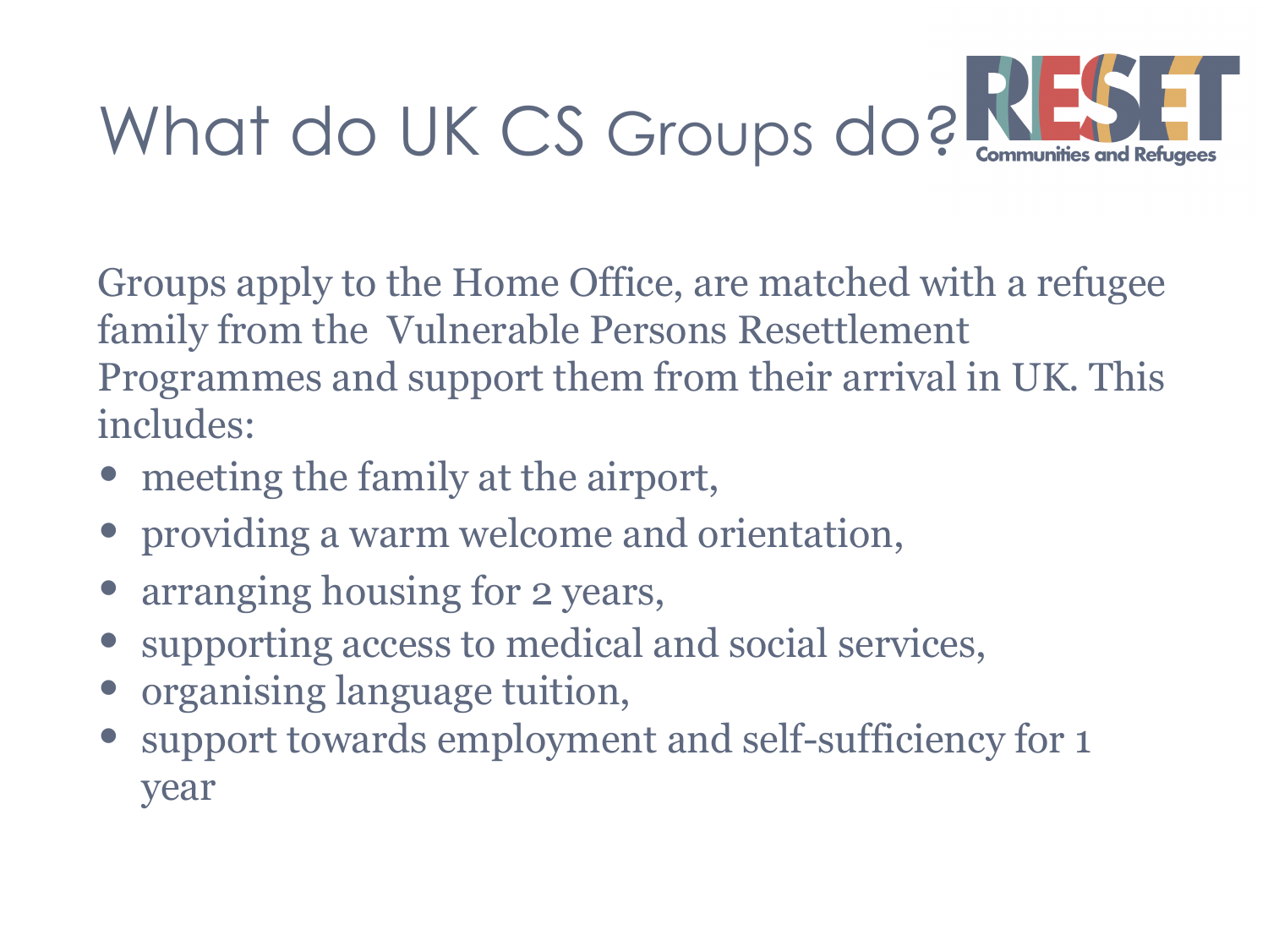# What is Reset?



The UK's Community Sponsorship Learning Hub

- Training and providing support to groups
- Sharing what works and finding solutions to challenges
- Growing the movement spreading the word, engaging new partners and networks
- Working with the Home Office to refine and develop the Community Sponsorship scheme
- Working with academic partners to evaluate the impact of Community Sponsorship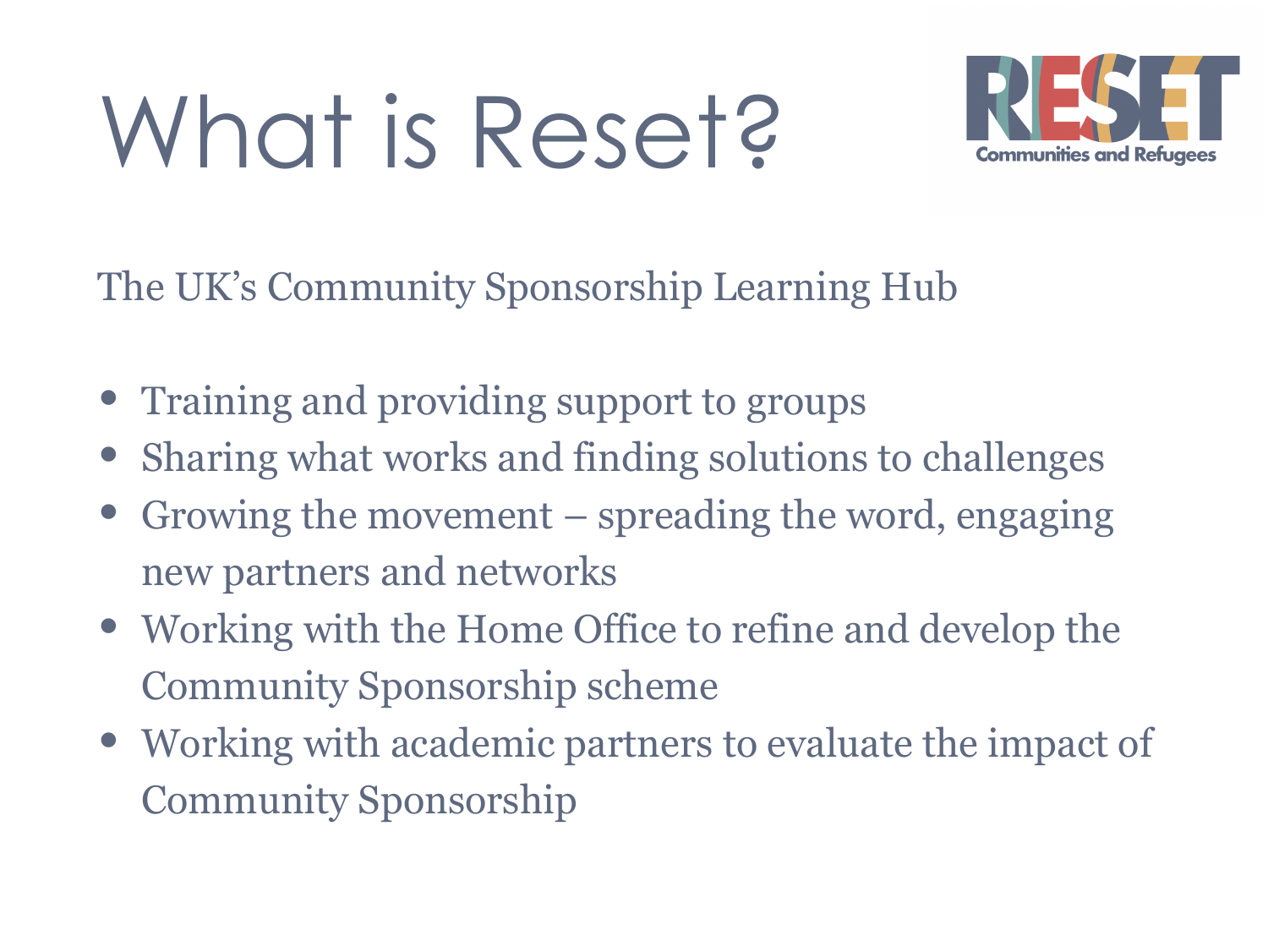#### Towards Sustainability



#### How to bring more people into the movement?

#### How to build a supportive policy landscape?

How to develop and grow the programme?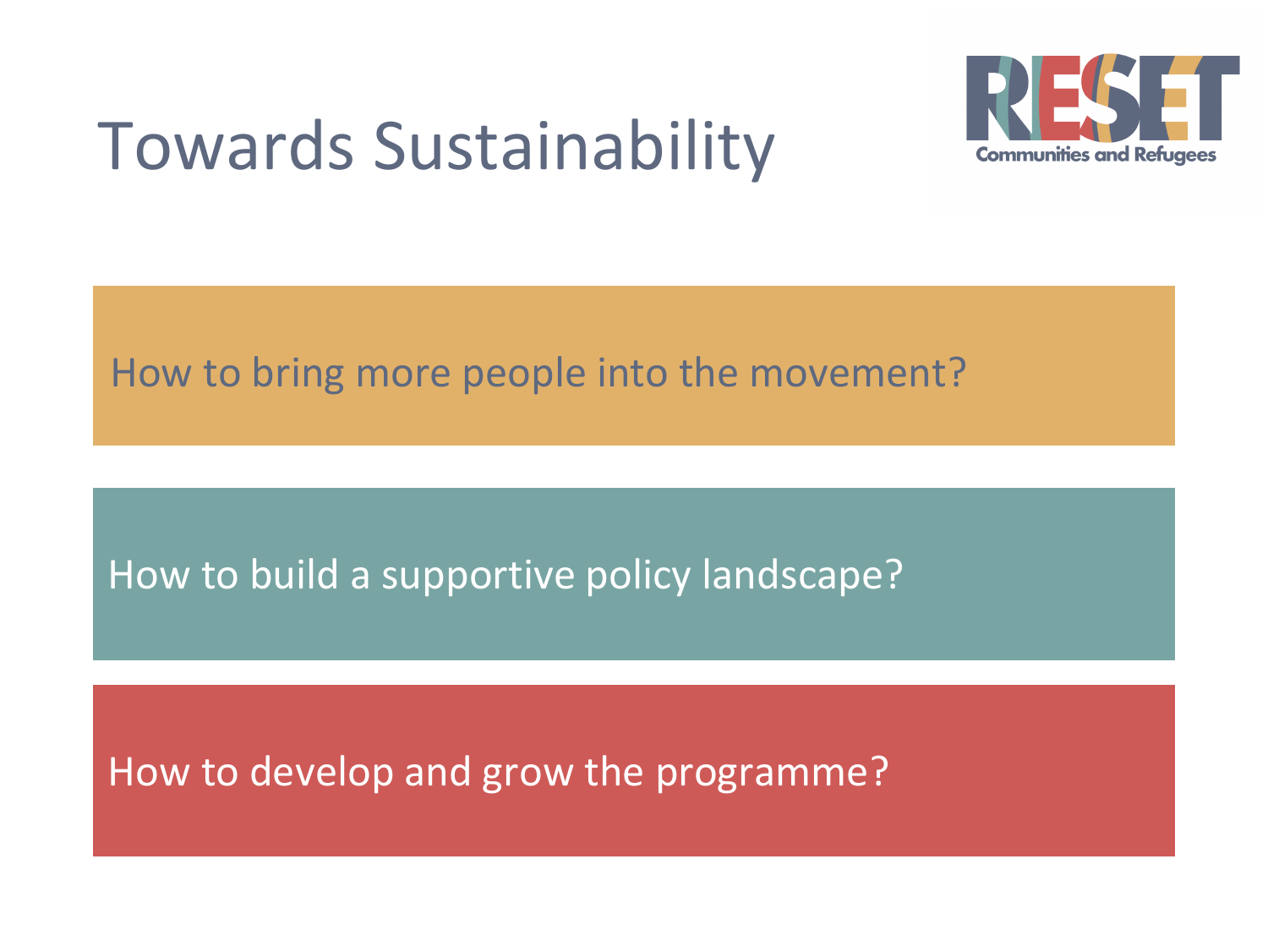### Awareness Campaign



# **SPONSORSHIP** Communities for refugees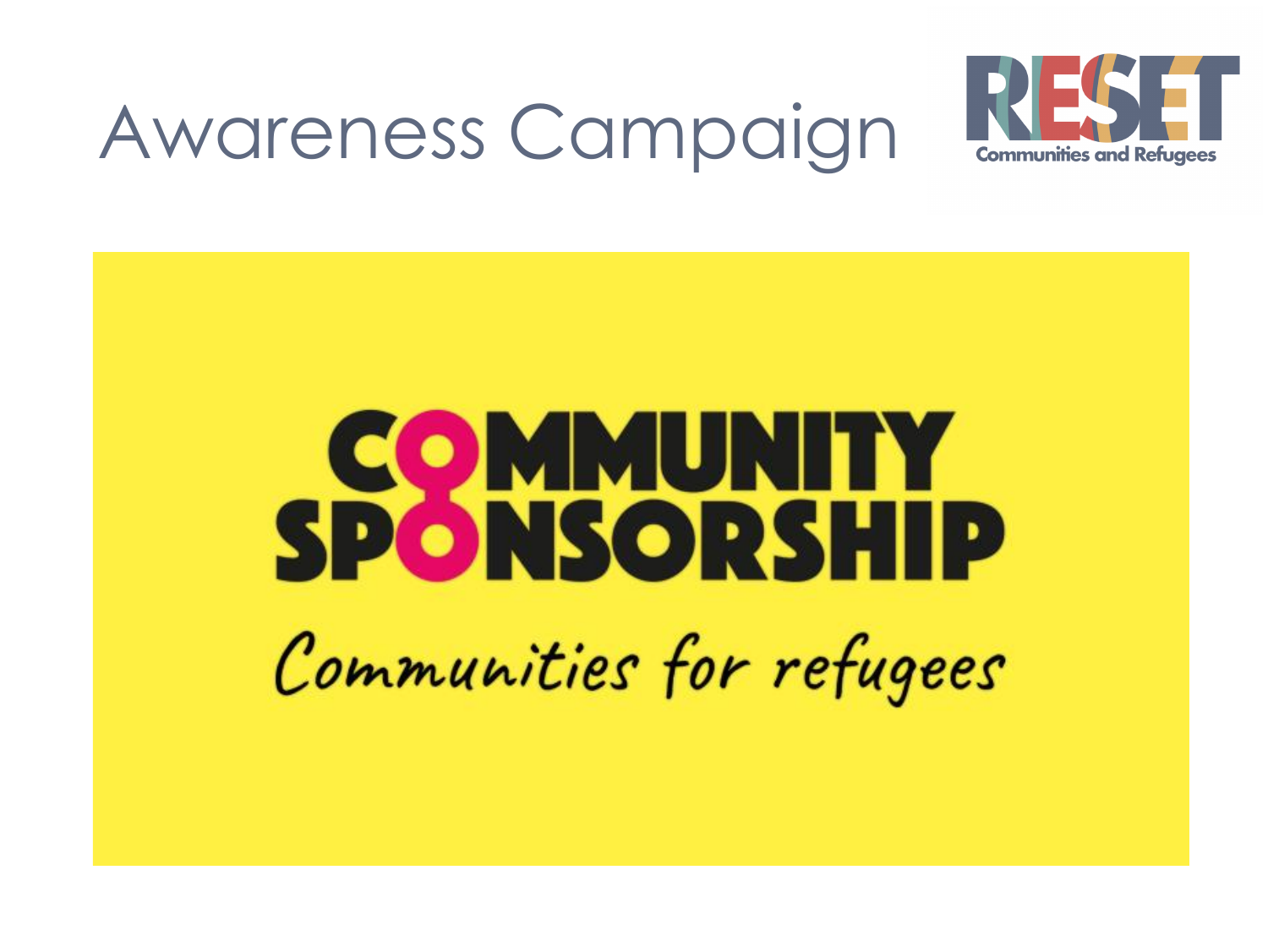

## Collaboration

- With policy makers in government
- With others across the resettlement and immigration sectors (eg, Families Together Campaign)
- With partners and friends within the Community Sponsorship movement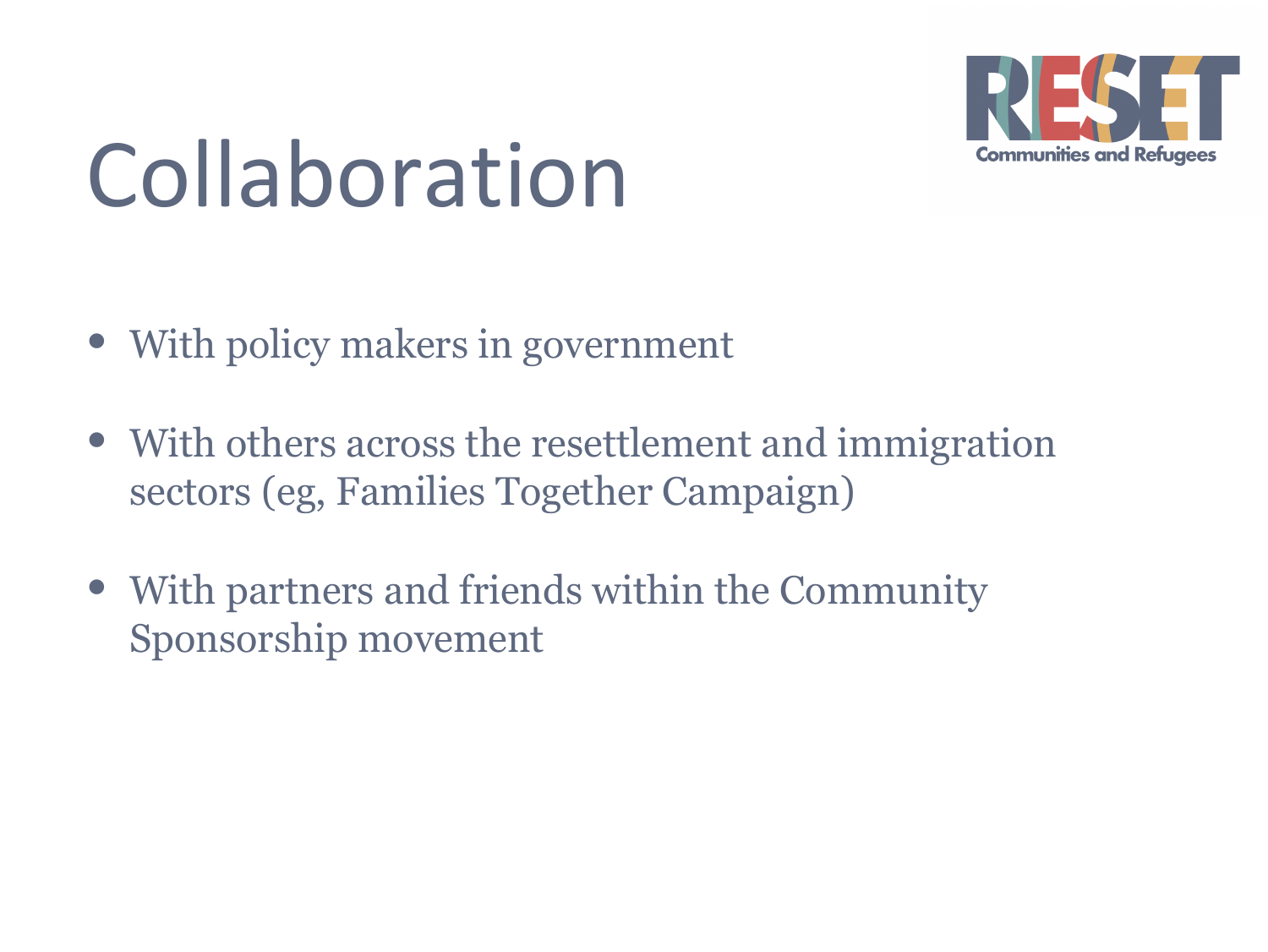

# Refine and Develop

- Streamline the application and sponsorship process
- Consider ways to adapt and develop the CS model for more situations and cohorts (eg, UASCs)
- Complementary Pathways?